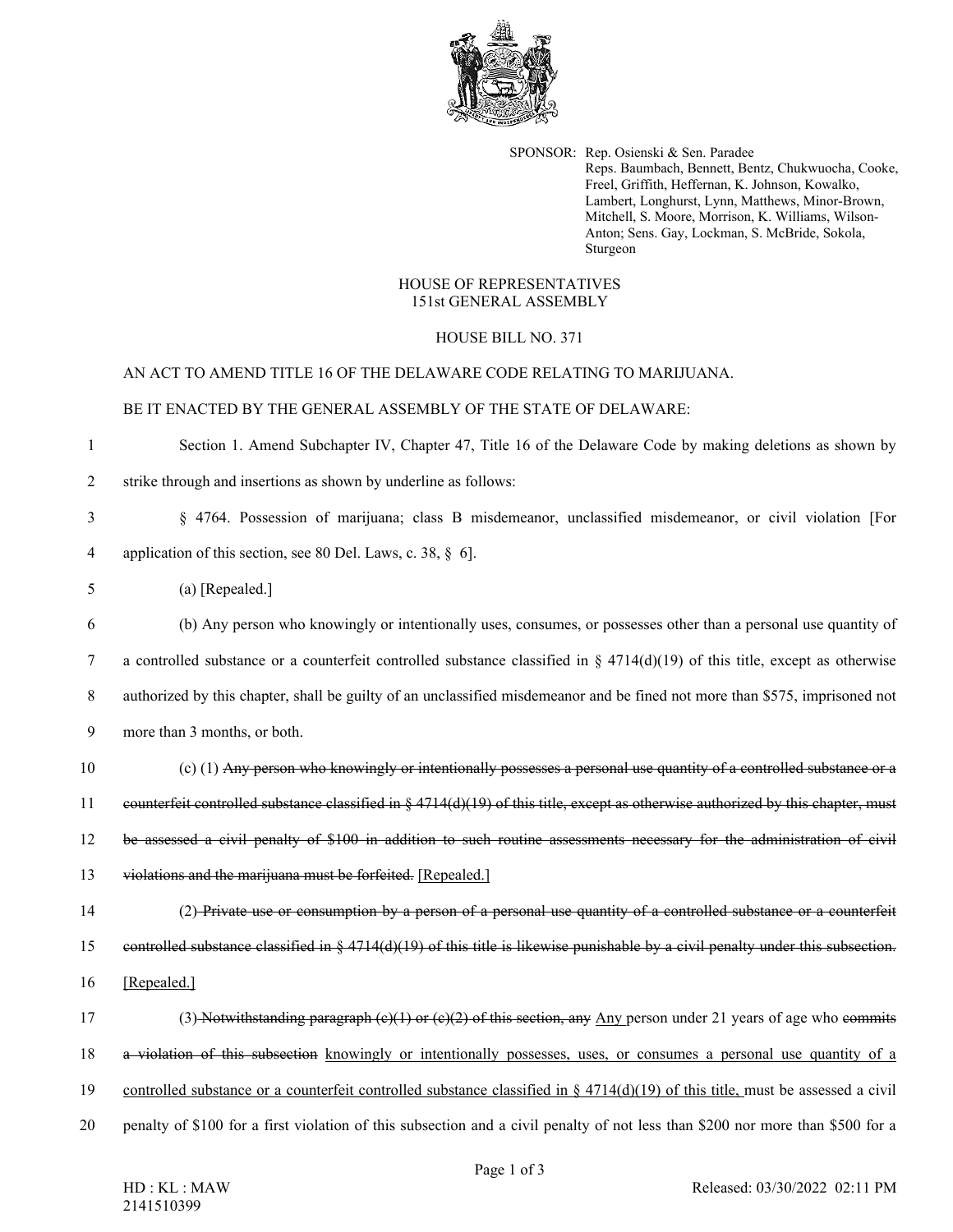21 second violation of this subsection and is guilty of an unclassified misdemeanor and must be fined \$100 for a third or 22 subsequent violation of this subsection. A peace officer having reasonable grounds to believe that a juvenile has committed 23 a violation of paragraph  $(e)(1)$  or  $(e)(2)$  of this section this subsection may issue the juvenile a civil citation in lieu of a civil 24 penalty.

25 (4) [Repealed.]

26 (d) Any person who knowingly or intentionally uses or consumes up to a personal use quantity of a controlled 27 substance or a counterfeit controlled substance classified in  $\S 4714(d)(19)$  of this title in an area accessible to the public or 28 in a moving vehicle, except as otherwise authorized by this chapter, shall be guilty of an unclassified misdemeanor and be 29 fined not more than \$200, imprisoned not more than 5 days, or both. For purposes of this section area "area accessible to 30 the public" means any of the following:

- 31 (1) Sidewalks, streets, alleys, parking lots, parks, playgrounds, stores, restaurants, and any other areas to 32 which the general public is invited.
- 33 (2) Any outdoor location within a distance of 10 feet from a sidewalk, street, alley, parking lot, park, 34 playground, store, restaurant, or any other area to which the general public is invited.
- 35 (3) Any outdoor location within a distance of 10 feet from the entrances, exits, windows that open, or 36 ventilation intakes of any public or private building.
- 37 (e) Information concerning a civil offense classified in subsection (c) of this section shall not appear on a person's 38 certified criminal record.
- 39 (f) Nothing contained herein shall be construed to repeal or modify any law concerning the medical use of 40 marijuana or tetrahydrocannabinol in any other form, such as Marinol, or the possession of more than 1 ounce of marijuana, 41 or selling, manufacturing, or trafficking in marijuana.
- 42 (g) Nothing contained herein shall be construed to repeal or modify existing laws, ordinances or bylaws, 43 regulations, personnel practices, or policies concerning the operation of motor vehicles or other actions taken while under 44 the influence of marijuana.
- 45 (h) Nothing contained herein shall be construed to repeal or modify any law or procedure regarding search and 46 seizure.
- 47 §4764A. Adult sharing of marijuana.
- 48 (a) For purposes of this section, "adult sharing" means transferring marijuana between persons who are 21 years of
- 49 age or older without remuneration. "Adult sharing" does not include instances in which (i) marijuana is given away
- 50 contemporaneously with another reciprocal transaction between the same parties; (ii) a gift of marijuana is offered or